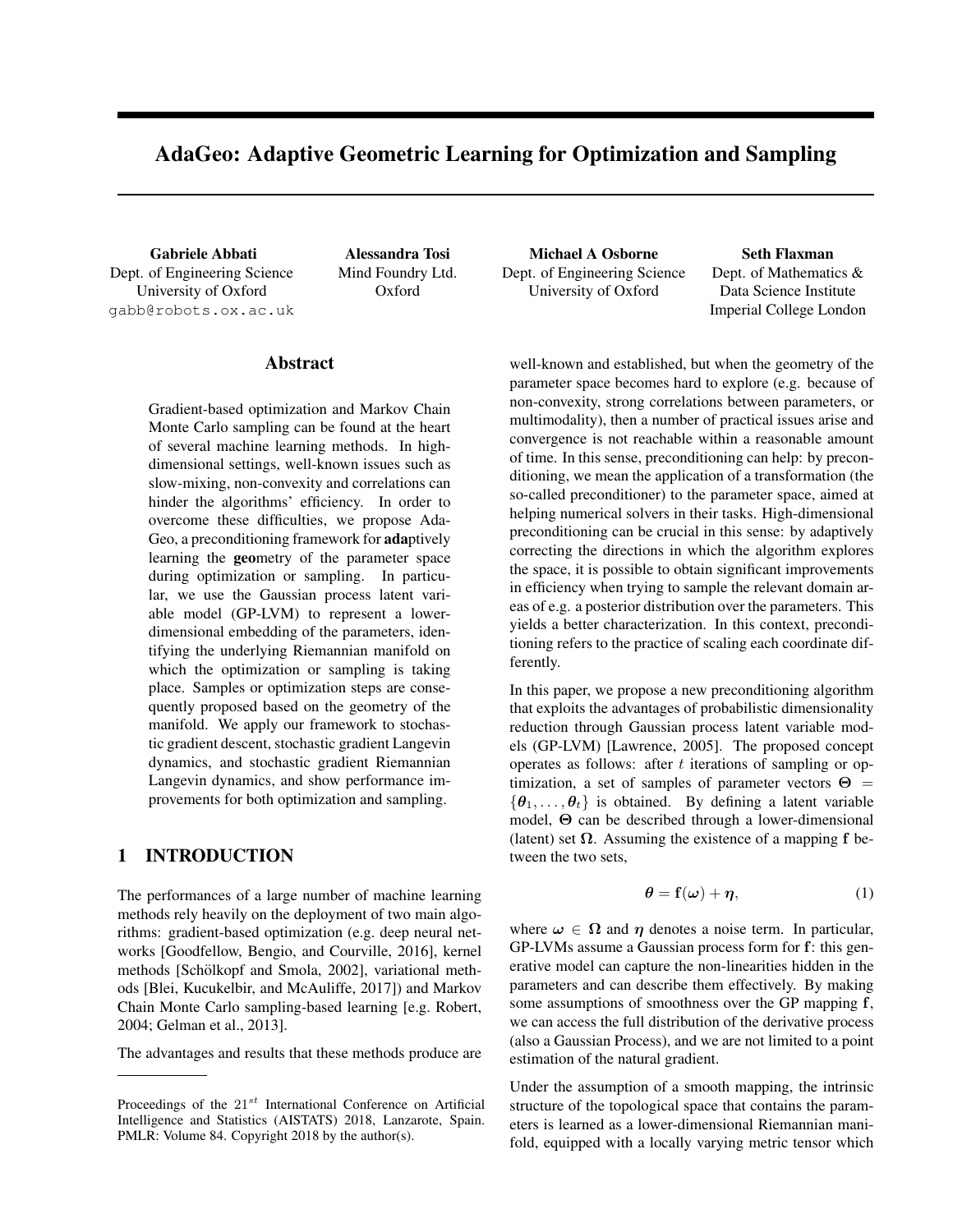encapsulates the geometrical properties of the space. In this work, we suggest performing sampling and optimization by exploiting the geometrical insights of the parameter space learned through GP-LVM. Finally, we show analytically how to take advantage of the distribution of the Riemannian metric tensor which such models yield [Tosi et al., 2014]. Code for our method is available online at https://github.com/gabb7/AdaGeo.

To the best of our knowledge, no generic approach based on dimensionality reduction techniques was previously applied to improve optimization and sampling methods. The contributions of this paper are listed as follows:

- *•* we develop a generic framework for combining dimensionality reduction techniques with sampling and optimization methods;
- we contribute to gradient-based optimization methods by coupling them with appropriate dimensionality reduction techniques. In particular, we improve the performances of gradient descent and stochastic gradient descent, when training respectively a Gaussian Process and a neural network;
- *•* we contribute to gradient-based Markov Chain Monte Carlo by developing an AdaGeo version of stochastic gradient Langevin dynamics; the information gathered through the latent space is employed to compute the steps of the Markov chain; and
- *•* we extend the approach to stochastic gradient Riemannian Langevin dynamics, thanks to the geometric tensor naturally recovered by the GP-LVM model.

The paper is structured as follows: in section 2 we summarize the previous work that go into the same direction; section 3 contains a short review of GP-LVMs; in section 4 the novel methods and algorithms this work proposes are introduced and explained; in section 5 the results of some experiments are presented; finally in 6 we sum up the contributions of this paper and draw some conclusions.

# 2 RELATED WORK

Markov Chain Monte Carlo [Robert, 2004] methods are often the preferred choice for sampling-based Bayesian posterior inference. Recent developments include, among others, Hamiltonian Monte Carlo [Neal, 2011] and Particle MCMC [Andrieu, Doucet, and Holenstein, 2010]: both are at the core of probabilistic programming languages (respectively Stan [Carpenter et al., 2016] and Anglican [Tolpin et al., 2016]) and are deployed to perform Bayesian probabilistic inference. Recently, stochastic optimization algorithms [Robbins and Monro, 1951] were combined with Langevin dynamics [Neal, 2011] to develop a class of methods based on stochastic gradient descent capable of sampling from posterior distributions. The resulting algorithm is called stochastic gradient Langevin dynamics [Welling and Teh, 2011].

In an attempt to overcome the sampling issues introduced in the previous section, successful approaches include the results of Riemannian geometry [Do Carmo and Flaherty Francis, 1992], as in Riemannian Hamiltonian Monte Carlo [Girolami and Calderhead, 2011] and stochastic gradient Riemannian Langevin dynamics [Patterson and Teh, 2013].

On the optimization side, we focus our attention on gradient-based optimization algorithms, such as stochastic gradient descent (SGD). SGD processes only a small batch of data, chosen randomly within the total dataset, to approximate the gradients and propose computationally cheap updates. Recent developments mainly address how learning rates can be dynamically modified through time (e.g. AdaGrad [Duchi, Hazan, and Singer, 2011], Adadelta [Zeiler, 2012], Adam [Kingma and Ba, 2014] and RMSProp).

# 3 A BRIEF REVIEW OF GP-LVM

The aim of this work is to identify meaningful lowerdimensional representations of the parameter space in order to boost the performances of sampling and optimization algorithms. First of all, we introduce the idea of probabilistic dimensionality reduction with latent variable models. Later, we incorporate Gaussian processes into the framework and illustrate the formulation of Gaussian process latent variable models.

## 3.1 Probabilistic Dimensionality Reduction with Latent Variable Models

We would like to relate a set of observed variables  $\Theta \subset \mathbb{R}^D$ to a set of lower-dimensional latent (unobserved) variables  $\Omega \subset \mathbb{R}^Q$  (with  $Q < D$ ) and define a joint distribution over them. By finding such representation we perform dimensionality reduction on  $\Theta$ : such a model is known as a latent variable model.

First, a prior distribution  $p(\Omega)$  is introduced over the latent space, which induces a distribution over  $\Theta$ . This relation is described by the probabilistic mapping

$$
\theta_{i,j} = f_j(\boldsymbol{\omega}_i) + \eta_j,\tag{2}
$$

where  $\omega_i$  is the latent point associated with the *i*th observation  $\theta_i$ , *j* is the index of the features of  $\Theta$  and  $\eta$  is a noise term (typically  $\eta \sim \mathcal{N}(\mathbf{0}, \beta^{-1}I)$ ).

The classic approach would suppose the latent variables to be marginalized out and the parameters to be optimized by maximizing the model likelihood. An alternative method proposes instead to marginalize the parameters and optimize the latent variables: this procedure (together with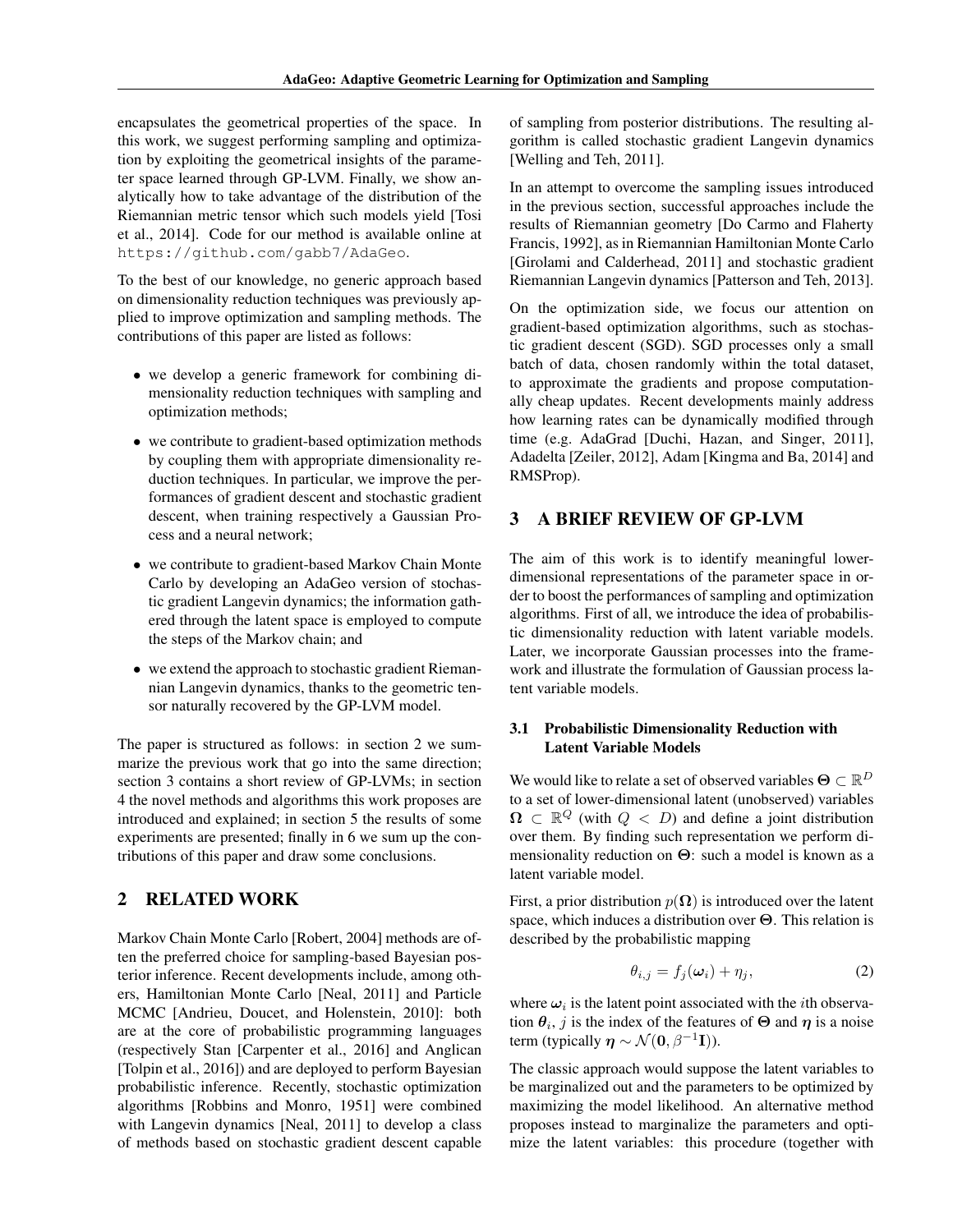other considerations and assumptions) would lead to the formulation of Gaussian process latent variable model (GP-LVM) [Lawrence, 2005].

#### 3.2 Gaussian process latent variable model

Gaussian processes (GP) describe distributions over functions. They are defined as a collection of random variables, any finite number of which have a joint Gaussian distribution [Rasmussen and Williams, 2006]. A Gaussian process is fully specified by a mean function  $m(\cdot)$  and a covariance function  $k(\cdot, \cdot)$ . If a real-valued stochastic process  $f(\cdot)$  is a Gaussian process, it will be denoted as

$$
f(\cdot) \sim \mathcal{GP}(m(\cdot), k(\cdot, \cdot)),\tag{3}
$$

where  $m(\cdot)$  and  $k(\cdot, \cdot)$  are respectively defined as

$$
m(\boldsymbol{\omega}) = \mathbb{E}\big[f(\boldsymbol{\omega})\big],\tag{4}
$$

$$
k(\boldsymbol{\omega},\boldsymbol{\omega}') = \mathbb{E}\big[\big(f(\boldsymbol{\omega}) - m(\boldsymbol{\omega})\big)\big(f(\boldsymbol{\omega}') - m(\boldsymbol{\omega}')\big)\big].\tag{5}
$$

From a GP, it is possible to instantiate a Gaussian distributed vector which has covariance matrix K, where  $K_{ij} = k(\omega_i, \omega_j)$ . For simplicity of notation, the mean function is usually taken to be equal to zero, without loss of generality.

In the context of probabilistic dimensionality reduction, Gaussian process latent variable models use GPs to define a prior over the mapping f (appearing in eq. 2). As suggested above, the likelihood of the data  $\Theta$  given the latent  $\Omega$  is computed by marginalizing the mapping and optimizing the latent variables. The resulting likelihood is given by

$$
p(\mathbf{\Theta} \mid \mathbf{\Omega}, \beta) = \prod_{j=1}^{D} \mathcal{N}(\boldsymbol{\theta}_{:,j} \mid \mathbf{0}, \mathbf{K} + \beta^{-1} \mathbf{I})
$$
  
= 
$$
\prod_{j=1}^{D} \mathcal{N}(\boldsymbol{\theta}_{:,j} \mid \mathbf{0}, \tilde{\mathbf{K}}).
$$
 (6)

Thus eq. 2 becomes

$$
\theta_{i,j} = \tilde{\mathbf{K}}_{(\boldsymbol{\omega}_i,\boldsymbol{\Omega})} \tilde{\mathbf{K}}^{-1} \boldsymbol{\Theta}_{:,j} + \eta_j.
$$
 (7)

For differentiable kernels, it is possible to compute the Jacobian of the mapping f analytically. Let J be such Jacobian, defined as

$$
J_{ij} = \frac{\partial f_i}{\partial \omega_j}.
$$
 (8)

In the context of GP-LVMs, the Jacobian follows a Gaussian distribution. We can see this if the rows of J are assumed to be independent:

$$
p(\mathbf{J} \mid \mathbf{\Omega}, \beta) = \prod_{i=1}^{D} \mathcal{N}(\mathbf{J}_{i,:} \mid \boldsymbol{\mu}_{\mathbf{J}_{i,:}}, \boldsymbol{\Sigma}_{\mathbf{J}}),
$$
(9)

and in the case of GP-LVM, for every latent point  $\omega_*$ ,

$$
p(\mathbf{J} \mid \boldsymbol{\Theta}, \boldsymbol{\Omega}, \beta) = \prod_{i=1}^{D} \mathcal{N} (\mathbf{J}_{i,:} \mid \boldsymbol{\mu}_{\mathbf{J}_{i,:}}, \boldsymbol{\Sigma}_{\mathbf{J}})
$$
  
= 
$$
\prod_{i=1}^{D} \mathcal{N} (\mathbf{J}_{i,:} \mid \partial \tilde{\mathbf{K}}_{\omega,*}^{\top} \tilde{\mathbf{K}}_{\omega,\omega}^{-1} \boldsymbol{\Theta}_{:,j},
$$

$$
\partial^2 \tilde{\mathbf{K}}_{*,*} - \partial \tilde{\mathbf{K}}_{\omega,*}^{\top} \tilde{\mathbf{K}}_{\omega,\omega}^{-1} \tilde{\mathbf{K}}_{\omega,*} )
$$
(10)

where:

$$
\left(\partial \tilde{\mathbf{K}}_{\boldsymbol{\omega},*}\right)_{nl} = \frac{\partial k(\boldsymbol{\omega}_n, \boldsymbol{\omega}_*)}{\partial \boldsymbol{\omega}_*^{(l)}} \qquad n = 1, \dots, N \qquad (11)
$$

$$
\left(\partial^2 \tilde{\mathbf{K}}_{*,*}\right)_{il} = \frac{\partial^2 k(\boldsymbol{\omega}_*, \boldsymbol{\omega}_*)}{\partial \boldsymbol{\omega}_*^{(i)} \partial \boldsymbol{\omega}_*^{(l)}} \qquad i = 1, \dots, Q \qquad (12)
$$

## 4 OUR APPROACH

In the next sections we show how our GP-LVM-based technique can be applied to optimization and sampling algorithms. First, in section 4.1 we take a look at gradientbased optimization. Second, we consider the framework of Bayesian sampling (section 4.2). Third, the theoretical framework for Riemannian extensions is described in section 4.3.

#### 4.1 AdaGeo Gradient-based Optimization

Optimization represents the most straightforward application of our approach. Consider the problem of finding the minimum of an objective function  $q(\boldsymbol{\theta})$ :

$$
\boldsymbol{\theta}^* = \arg\min_{\boldsymbol{\theta}} g(\boldsymbol{\theta}).
$$
 (13)

This could be tackled with an iterative gradient-based method of the form:

$$
\theta_{t+1} = \theta_t - \Delta\theta_t \tag{14}
$$

where  $\Delta \theta_t = \Delta \theta_t (\nabla_\theta g)$ . We propose, after *t* steps of optimization, to: firstly, train the GP-LVM on the samples  $\Theta = {\theta_1, \ldots, \theta_t}$ ; secondly, build the supporting latent space  $\Omega$  and; finally, move the computation to this latent space to exploit its meaniningful topological structures,

$$
\omega_{t+1} = \omega_t - \Delta \omega_t. \tag{15}
$$

The gradients  $\nabla_{\theta} g(\theta)$ , computed in the observed space, can be mapped into the latent space through the expected Jacobian  $J_f$  of the transformation f:

$$
\nabla_{\boldsymbol{\omega}} g(\mathbf{f}(\boldsymbol{\omega})) = \mathbb{E}[\mathbf{J}_{\mathbf{f}}] \nabla_{\boldsymbol{\theta}} g(\boldsymbol{\theta}). \tag{16}
$$

The mapping in eq. 2 can yield the actual update in the observed parameter space. It is straightforward to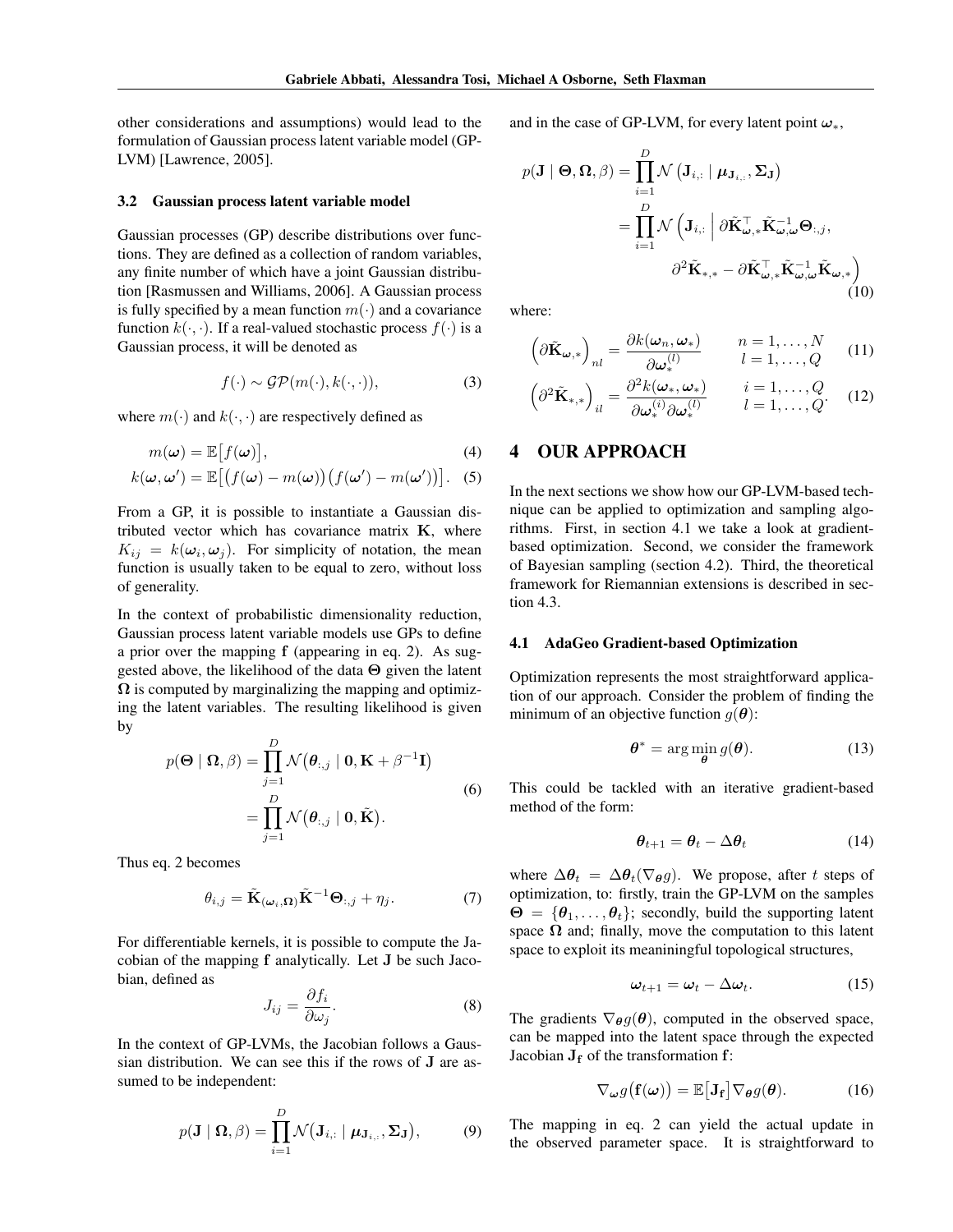plug this framework into gradient-based optimization algorithms and formulate an AdaGeo version of the previously cited stochastic gradient descent and relative developments (e.g. AdaGrad [Duchi, Hazan, and Singer, 2011], Adadelta [Zeiler, 2012] and Adam [Kingma and Ba, 2014]).

Empirically, we find that the best strategy is to alternate phases of classic optimization updates to phases of latent updates. This is to overcome the exploration issues GP-LVMs suffer from: these models tend to map those portions of the space that data did not cover onto a single point [Duvenaud et al., 2014]. Alternating the updates means being able to explore the space through SGD (or one of its variants), codify it with GP-LVM and exploit the newly acquired topological information until exhaustion; the process is then repeated. This scheme becomes necessary as the GP-LVM optimizer starts to saturate and gets stuck somewhere along the way if the optimum is far from the starting point. The algorithm can be written as shown in algorithm 1. Here  $T_{\theta}$  and  $T_{\omega}$  refer to the number of iterations performed respectively in the parameter and latent spaces.

Algorithm 1 AdaGeo gradient-based optimization

- 1: while convergence is not reached do
- 2: Perform  $T_{\theta}$  iterations with classic updates:

$$
\Delta \boldsymbol{\theta}_t = \Delta \boldsymbol{\theta}_t (\nabla \boldsymbol{\theta} g(\boldsymbol{\theta}))
$$

- 3: Train the GP-LVM model on the samples got by optimization
- 4: Continue performing  $T_{\omega}$  using the AdaGeo optimizer:  $(f(\omega)))$

$$
\Delta \omega_t = \Delta \omega_t (\nabla_{\omega} g(\mathbf{f}(\omega))
$$

$$
\omega_{t+1} = \omega_t - \Delta \omega_t
$$

and moving back to the parameter space with

$$
\boldsymbol{\theta}_{t+1} = \mathbf{f}(\boldsymbol{\omega}_{t+1}).
$$

5: end while.

#### 4.2 AdaGeo Bayesian Sampling

Consider a dataset  $X = \{x_1, \ldots, x_N\}$ , modeled with a generative model whose likelihood is  $p(\mathbf{X}, \boldsymbol{\theta}) =$  $\prod_{i=1}^{N} p(\mathbf{x}_i, \boldsymbol{\theta})$  and parameterized by  $\boldsymbol{\theta} \in \mathbb{R}^D$ , on which we impose some prior  $p(\theta)$ . To perform statistical inference, we would like to be able to sample from the posterior

$$
p(\boldsymbol{\theta} \mid \mathbf{X}) = \frac{p(\mathbf{X} \mid \boldsymbol{\theta})p(\boldsymbol{\theta})}{p(\mathbf{X})}.
$$
 (17)

However, the denominator (known as model evidence, or marginal likelihood) is often intractable and hence doesn't allow the posterior distribution to be expressed in a closedform. An approximation is consequently required: Monte

Carlo-based sampling is one of the most popular approaches used to estimate the posterior by drawing a set of iid samples  $\theta_1, \ldots, \theta_N$  from  $p(\theta | \mathbf{X})$ .

We specifically focus on Metropolis-adjusted Langevin algorithms (MALA). Part of the family of Markov Chain Monte Carlo, these methods rely on two main mechanisms:

- *•* Langevin Dynamics [Neal, 2011], where opportunely scaled Gaussian noise is used alongside the gradients of the target distribution;
- *•* Metropolis-Hastings acceptance/rejection steps.

While Langevin dynamics push the system towards regions of high probability, the acceptance/rejection steps help mixing and convergence.

#### 4.2.1 Stochastic Gradient Langevin Dynamics

Stochastic gradient Langevin dynamics (SGLD) [Welling and Teh, 2011] belongs to the class of samplers previously described and extends stochastic optimization [Robbins and Monro, 1951] results. Typically, the iterative algorithms belonging to this category behave as follows. At each step *t*, a mini-batch  $X_t = \{x_{t1}, \ldots, x_{tn}\}\$ is stochastically extracted from the dataset and employed to estimate the gradients in the update rule

$$
\Delta \boldsymbol{\theta}_t = \frac{\epsilon_t}{2} \left( \nabla_{\boldsymbol{\theta}} \log p(\boldsymbol{\theta}_t) + \frac{N}{n} \sum_{i=1}^n \nabla_{\boldsymbol{\theta}} \log p(\mathbf{x}_{ti} | \boldsymbol{\theta}_t) \right),
$$
\n(18)

where  $\epsilon_t$  is a time-evolving learning rate. The mini-batch strategy allows a faster (albeit less precise) approximation of the gradient that doesn't need a pass over the whole dataset: this gives improved scalability.

Unfortunately MAP estimations would not capture the effects of uncertainty and lead to overfitting (and possibly to other troubles with e.g. multimodality). A classic Bayesian way to deal with uncertainty consists of using Markov Chain Monte Carlo [Metropolis et al., 1953] (MCMC). As mentioned above, by combining stochastic optimization updates with Langevin dynamics we get the SGLD algorithm:

$$
\Delta \theta_t = \frac{\epsilon_t}{2} \left( \nabla_{\theta} \log p(\theta_t) + \frac{N}{n} \sum_{i=1}^n \nabla_{\theta} \log p(\mathbf{x}_i \mid \theta_t) \right) + \eta_t
$$

$$
\eta_t \sim \mathcal{N}(\mathbf{0}, \epsilon_t \mathbf{I}),
$$
(19)

where the step sizes decreases towards 0, with the learning rate satisfying

$$
\sum_{t=1}^{\infty} \epsilon_t = \infty, \qquad \sum_{t=1}^{\infty} \epsilon_t^2 < \infty. \tag{20}
$$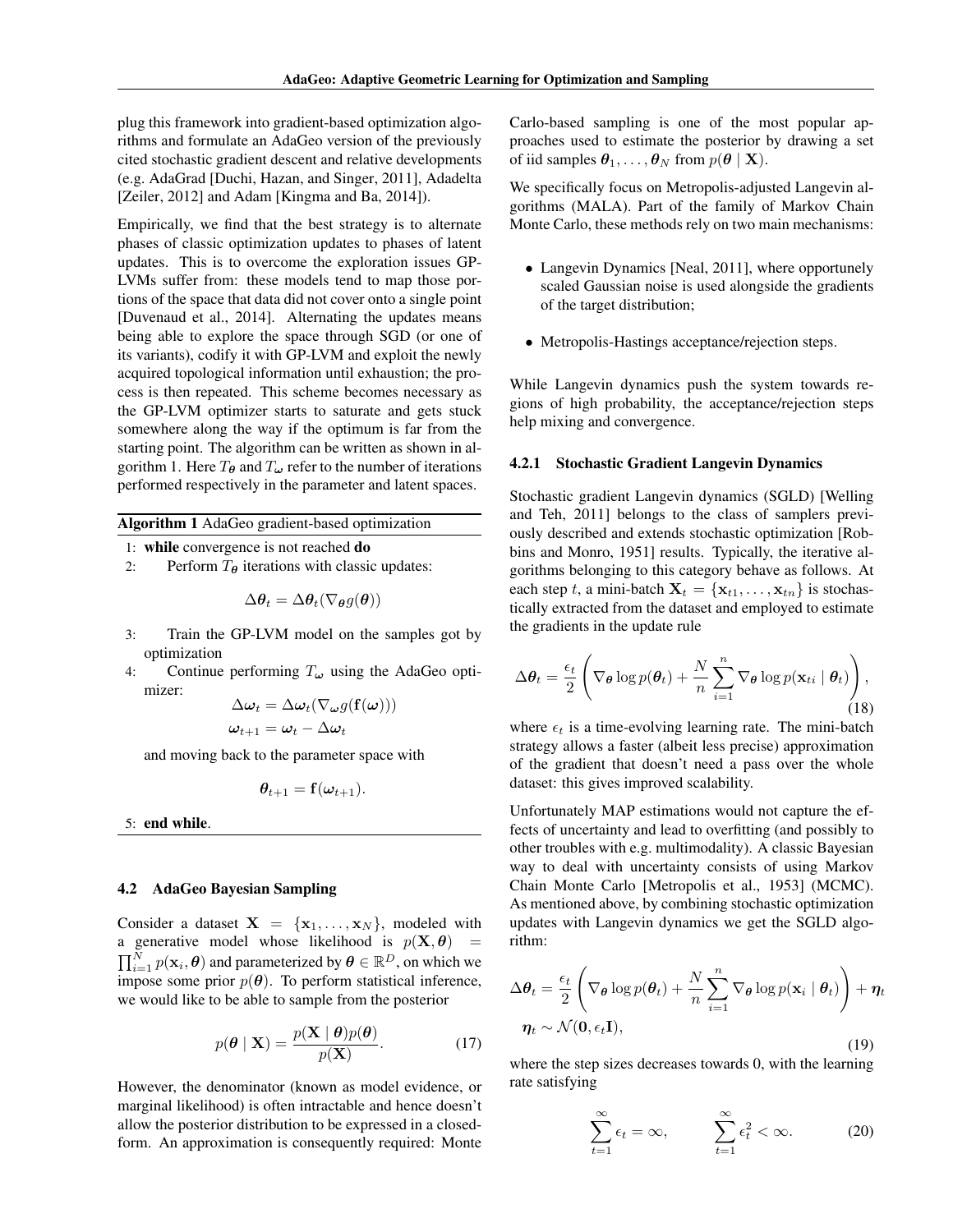As  $t \to \infty$  the samples will approach the posterior distribution. In particular, for large enough *t* the system will transition into Langevin dynamics and converge to the true posterior distribution. When Langevin dynamics occur, the algorithm does not need acceptance/rejection steps [Welling and Teh, 2011].

### 4.2.2 AdaGeo Stochastic Gradient Langevin Dynamics

Next, we show how our framework can be integrated into SGLD. After *t* steps of sampling, we obtain a set of parameter vectors  $\Theta = {\theta_1, \ldots, \theta_t}$ . With GP-LVM, it is possible to construct the *Q*-dimensional latent space  $\Omega$  (where  $Q < D$ ), which would condense the relevant features of  $\Theta$  in a simpler configuration. The update can be now performed in the latent space; subsequently the GP-LVM mapping  $f(\omega)$  in eq. 2 would be used to move back onto the original space and obtain the new observation.

In the case of the SGLD sampler, the latent update can be written as:

$$
\Delta \omega_t =
$$
\n
$$
\frac{\epsilon_t}{2} \left( \nabla \omega \log p(\mathbf{f}(\omega_t)) + \frac{N}{n} \sum_{i=1}^n \nabla \omega \log p(\mathbf{x}_{ti}|\mathbf{f}(\omega_t)) \right) + \eta_t,
$$
\n
$$
\eta_t \sim \mathcal{N}(\mathbf{0}, \epsilon_t \mathbf{I}).
$$
\n(21)

As before, we can compute the "latent" gradients of the likelihood with the Jacobian of the mapping f (eq. 16). The new algorithm we built, AdaGeo Stochastic Gradient Langevin Dynamics, as we call it, is described as algorithm 2.

Algorithm 2 AdaGeo Stochastic Gradient Langevin dynamics

- 1: Sample *t* values in the original space using classic SGLD and construct the set  $\Theta = {\theta_1, \ldots, \theta_t}$
- 2: Train the GP-LVM model on  $\Theta$ , obtaining in this way a mapping  $f : \Omega \to \Theta$
- 3: Choose  $\omega_0$  as the latent point corresponding to the last item in the dataset  $\theta_t$  and use it as next starting point
- 4: for  $t_{\omega} = 1 : N$  do
- 5: Compute the update in the latent space as described in eq. 21, which yields  $\omega_{t_{\omega}+1}$
- 6: Compute  $\theta_{t_{\omega}+1}$  through:  $\theta_{t_{\omega}+1} = \mathbf{f}(\omega_{t_{\omega}+1})$ 7: end for

#### 4.3 Riemannian Extensions

In the following sections the theoretical framework necessary to plug GP-LVM into the Riemannian development of the stochastic gradient Langevin dynamics is shown and explained.

#### 4.3.1 GP-LVM Local Metric

A trained GP-LVM can grant access to relevant information about the intrinsic geometry of the latent space, i.e. the metric tensor.

If the covariance function of a Gaussian process is differentiable (as it is the case, for example, for the widely-used squared exponential), it is straightforward to show that the mapping f in eq. 2 is also differentiable. Under this assumption, the pull-back metric acting from the latent space  $\Omega$  to the observed space  $\Theta$  can be computed [Do Carmo and Flaherty Francis, 1992]. Thus, we are able to define the Riemannian metric tensor over the manifold. The Riemannian metric G is defined as follows.

Definition (Riemannian metric) *A Riemannian metric* G *on a manifold M is a symmetric and positive definite matrix which defines a smoothly varying inner product:*

$$
\langle \mathbf{a}, \mathbf{b} \rangle_x = \mathbf{a}^\top \mathbf{J}^\top \mathbf{J} \mathbf{b} = \mathbf{a}^\top \mathbf{G}(x) \mathbf{b} \tag{22}
$$

*in the tangent space*  $T_xM$ *, for each point*  $x \in M$ *,*  $a, b \in I$  $T_xM$ , where  $\langle \cdot, \cdot \rangle_x$  denotes the inner product. The matrix G *is called the metric tensor.*

Intuitively, the metric tensor G gives information about the geometry (e.g. related to distances and geodetic lines) of the latent space. Let J be the Jacobian of f. Then the tensor

$$
\mathbf{G} = \mathbf{J}^{\top} \mathbf{J} \tag{23}
$$

defines a local inner product over the latent space. Eq. 10, together with eq. 23, yields a distribution over the metric tensor G [Tosi et al., 2014]

$$
\mathbf{G} \sim \mathcal{W}_Q(D, \Sigma_{\mathbf{J}}, \mathbb{E}\left[\mathbf{J}^\top\right] \mathbb{E}\left[\mathbf{J}\right]),\tag{24}
$$

where *W* denotes the non-central Wishart distribution [Anderson, 1946], which is a generalization to multiple dimensions of the chi-squared distribution.

The expected metric tensor can be computed as

$$
\mathbb{E}\left[\mathbf{J}^{\top}\mathbf{J}\right] = \mathbb{E}\left[\mathbf{J}^{\top}\right]\mathbb{E}\left[\mathbf{J}\right] + D\Sigma_{\mathbf{J}}.\tag{25}
$$

Note that the second term in the last equation, depending on the covariance of the Jacobian, makes the metric tensor expand as the uncertainty over the mapping increases.

#### 4.3.2 Stochastic Gradient Riemannian Langevin Dynamics

As mentioned above, issues in MCMC schemes may arise if the components of  $\theta$  have different scales or large correlations, as in these cases the isotropic proposal distribution of the stochastic gradient Langevin dynamics will lead to slow mixing. We propose to gather information about the geometry of the space though GP-LVM, but an alternative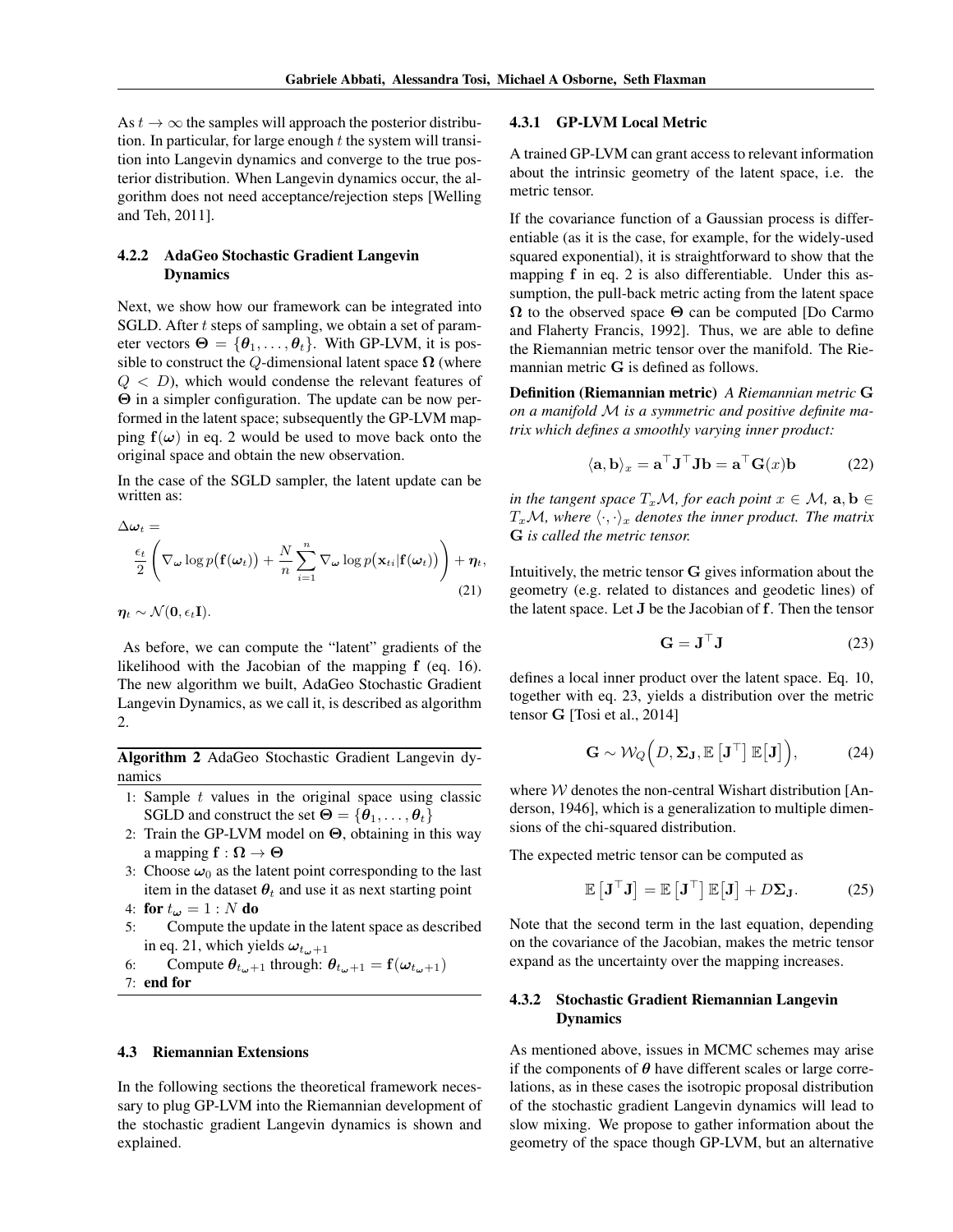approach employing preconditioning tools consists in applying the Riemannian metric tensor G to the updates. In this way the issues encountered in the parameter space (e.g. different scales or large correlations) could be overcome and sampling improved.

The stochastic gradient Riemannian Langevin dynamics (SGRLD) sampler [Patterson and Teh, 2013] puts together the advantages of exploiting a known Riemannian geometry with the scalability of the stochastic optimization approaches. The update rule can be written as:

$$
\Delta \theta_t = \frac{\epsilon_t}{2} \mu(\theta_t) + \mathbf{G}^{-\frac{1}{2}}(\theta_t) \eta_t
$$
  

$$
\eta_t \sim \mathcal{N}(\mathbf{0}, \epsilon_t \mathbf{I}),
$$
 (26)

where the *j*th component of  $\mu(\theta)$  is given by

$$
\mu(\theta)_j =
$$
\n
$$
\left(\mathbf{G}^{-1}(\theta)\left(\nabla_{\theta}\log p(\theta) + \frac{N}{n}\sum_{i=1}^n \nabla_{\theta}\log p(\mathbf{x}_{ti} | \theta)\right)\right)_j
$$
\n
$$
-2\sum_{k=1}^D \left(\mathbf{G}^{-1}(\theta)\frac{\partial \mathbf{G}(\theta)}{\partial \theta_k} \mathbf{G}^{-1}(\theta)\right)_{jk}
$$
\n
$$
+\sum_{k=1}^D (\mathbf{G}^{-1}(\theta))_{jk} \text{Tr}\left(\mathbf{G}^{-1}(\theta)\frac{\partial \mathbf{G}(\theta)}{\partial \theta_k}\right). (27)
$$

With respect to the non-Riemannian version of the algorithm, it is possible to make some changes: the first term in  $\mu(\theta)$  is the gradient of the log-likelihood, already seen before, preconditioned with the matrix  $\mathbf{G}(\boldsymbol{\theta})$  and hence taking into account the geometry of the space; the second and third term describe the derivatives of the curvature of the manifold. Notice the noise term in (26) is appropriately preconditioned as well. Typically the Fisher information matrix is used as G, but of course an analytical form is necessary (and rarely obtainable in the majority of problems).

## 4.3.3 AdaGeo Stochastic Gradient Riemannian Langevin Dynamics

Beyond the classic formulation of SGRLD, we now describe our proposal for incorporating dimensionality reduction into its framework. Analogous to the SGLD case, the update in the observed space in eq. 26 can be converted into the one acting in the latent space:

$$
\Delta \omega_t = \frac{\epsilon_t}{2} \mu(\omega_t) + \mathbf{G}_{\omega}^{-\frac{1}{2}}(\omega_t) \eta_t
$$
  

$$
\eta_t \sim \mathcal{N}(\mathbf{0}, \epsilon_t \mathbf{I}),
$$
 (28)

where the *j*th component of  $\mu(\omega)$  is given by

$$
\mu(\omega)_j =
$$
\n
$$
\left(\mathbf{G}_{\omega}^{-1}(\omega) \left(\nabla_{\omega} \log p(\mathbf{f}(\omega)) + \frac{N}{n} \sum_{i=1}^n \nabla_{\omega} \log p(\mathbf{x}_{ti} | \mathbf{f}(\omega))\right)\right)_j
$$
\n
$$
-2 \sum_{k=1}^Q \left(\mathbf{G}_{\omega}^{-1}(\omega) \frac{\partial \mathbf{G}_{\omega}(\omega)}{\partial \omega_k} \mathbf{G}_{\omega}^{-1}(\omega)\right)_{jk}
$$
\n
$$
+ \sum_{k=1}^Q (\mathbf{G}_{\omega}^{-1}(\omega))_{jk} \text{Tr}\left(\mathbf{G}_{\omega}^{-1}(\omega) \frac{\partial \mathbf{G}_{\omega}(\omega)}{\partial \omega_k}\right). \quad (29)
$$

The matrix  $G_{\omega}$  is computed by the GP-LVM according to eq. 24. This is an important theoretical contribution of our paper: if the update is performed in the latent space, the Riemannian metric tensor can be accessed and exploited to hopefully increase the quality of the updates and the exploration of the (original) observed space. The proposed algorithm (AdaGeo Stochastic Gradient Riemannian Langevin Dynamics) is described in algorithm 2, with AdaGeo-SGRLD updates instead of AdaGeo-SGLD ones.

## 5 RESULTS

This section contains the experimental results: in section 5.1 AdaGeo-SGLD is used to sample from a "banana" distribution; section 5.2 shows how a AdaGeo-powered version of SGD can be used to speed up training of a small neural network; in section 5.3 it is possible to find an application of AdaGeo to gradient descent to train a Gaussian Process.

#### 5.1 Sampling High-dimensional Banana Distributions

We employed the AdaGeo version of the SGLD sampler to sample from a probability density, the so-called "banana" distribution. In *D* dimensions this particular PDF  $p(\theta)$  assumes the form

$$
p(\theta) \propto \exp\left(-\frac{\theta_1^2}{200} - \frac{(\theta_2 - b\theta_1^2 + 100b)^2}{2} - \sum_{j=3}^{D} \theta_j^2\right),\tag{30}
$$

which is a particularly interesting density to sample from: the only observable interaction occurs between the first two components of  $\theta$  (visible in figure 1), masked by the remaining components which act as Gaussian noise. First, a vanilla Metropolis-Hastings sampler is run for 35,000 steps, with 10,000 samples discarded as burn-in and a thinning factor of 250, yielding 100 samples. Due to the high dimensionality of the problem, samplers relying on Langevin dynamics would require prohibitive amounts of time to reach convergence, hence the choice of the simple Metropolis-Hastings. Afterwards, a GP-LVM model is trained on the 100 samples, using squared exponential kernel and latent dimension  $Q = 5$ . In this experiment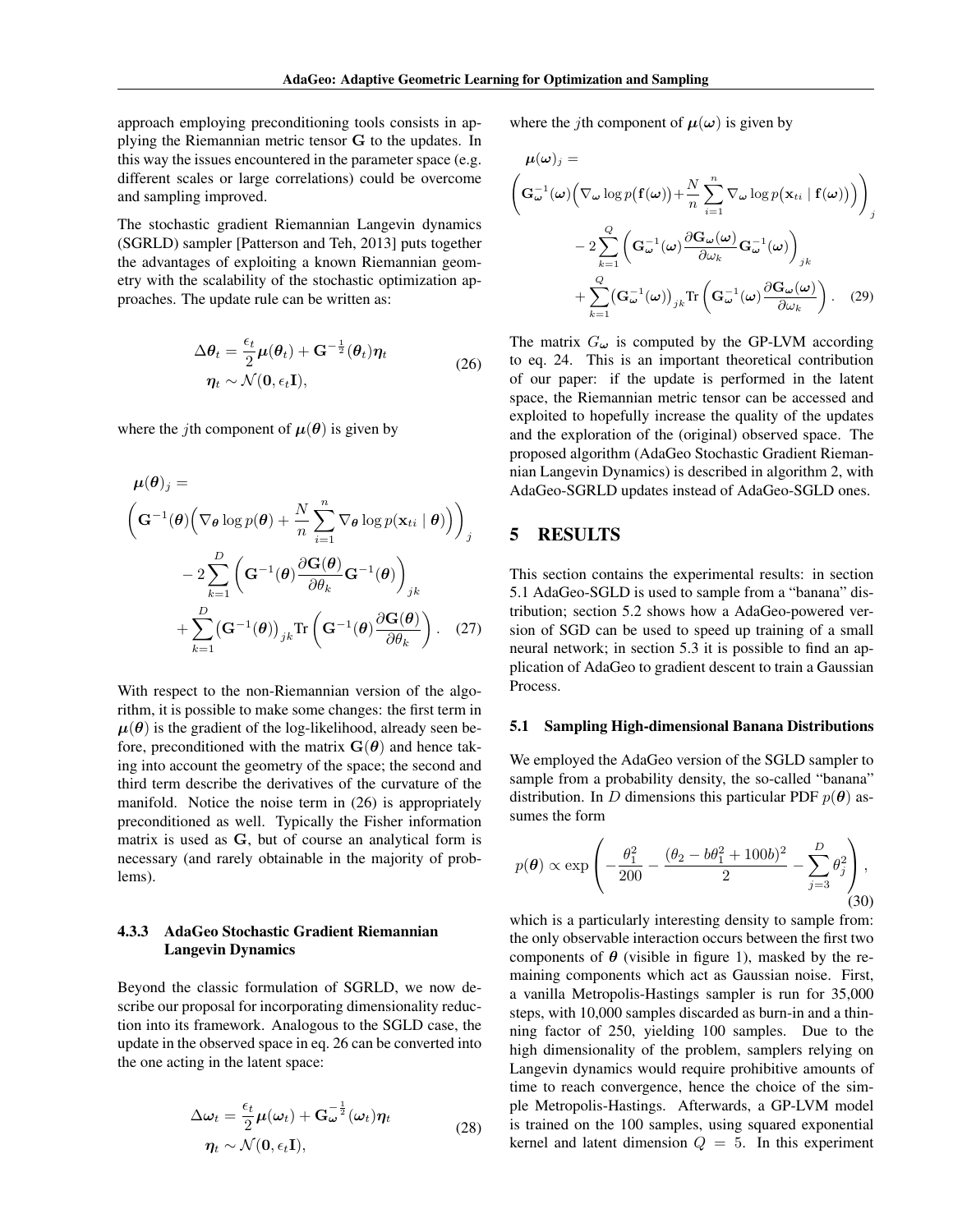

Figure 1: Contour plot showing the level curves of the density generated by a 50-dimensional banana distribution. The figure displays the interaction between the first and second components of  $\theta$ .

and in the following ones, *Q* is chosen based on the best empirical results (an alternative to explore would be using an ARD kernel to identify the meaningful latent components). At this point it is possible to sample directly from the 5-dimensional latent space, using then the probabilistic mapping to move back to the real "observed" space. The update in the latent space is computed using the SGLD rule (section 4.2.1), whose functioning is made possible by the reduced dimensionality. 1000 burn in iterations are allowed before starting to sample 250 samples, with a thinning factor of 100 (here the total number of steps is 26,000). Notice that in this case we don't alternate classic and latent updates. Results are shown in figure 2 and 3: it is possible to see that the relevant areas of the distributions are well covered by the samples, and that the main characteristics are represented properly (e.g. the banana-shaped structure in fig. 2 and the noise in fig. 3). Together with a better coverage of the distribution, it is important to note that a relevant speed-up is obtained, as the sampler acts on a 5-dimensional latent space. Autocorrelation plots can be found in the supplementary material (appendix A) and show quantitatively the improvement in samples quality.

#### 5.2 Logistic Regression on MNIST with Neural **Networks**

The second experiment aims at speeding up the training algorithm for a neural network used for classification on the MNIST dataset, while showing the advantages that our method could bring to optimization. Logistic regression on MNIST is implemented through a simple fully connected neural network, consisting of a single layer of 784 nodes featuring a sigmoid activation function. The total num-



Figure 2: First, our AdaGeo-SGLD sampler trains on the samples returned by a first run of a Metropolis-Hastings algorithm (samples in red). Thanks to those, a lowerdimensional latent space is identified and then sampled from using a SGLD method. The samples obtained using a 5-dimensional latent space are plotted in blue.



Figure 3: Confounding noise happening between the components of  $\theta$ . As an example, we show the samples of  $\theta_3$ against  $\theta_{15}$ , but this kind of plot would be similar for every pair of components.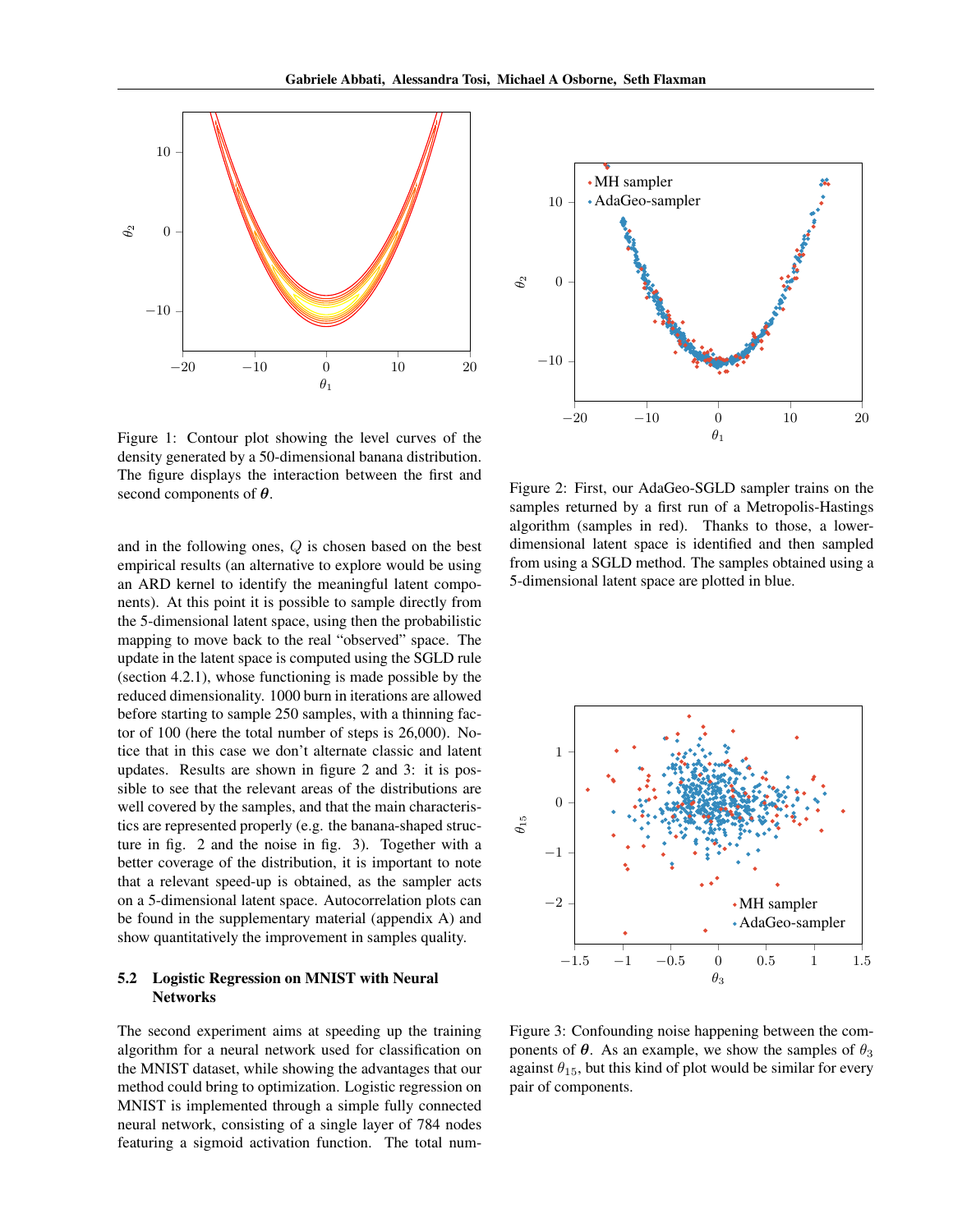

Figure 4: Neural network loss function during training, obtained with vanilla SGD (red) and AdaGeo-SGD (blue), as described in section 5.2.

ber of weights that such a network has is 7,850. Out of the 60,000 MNIST images, 50,000 are used for training and 10,000 for testing. During training, cross-entropy loss is minimized. As a fair comparison, we choose to train the network using vanilla stochastic gradient descent and the corresponding AdaGeo version, described as algorithm 1. For the MNIST experiment we have chosen  $T_{\theta} = 20$ and  $T_{\omega}$  = 30, while we have used a surprisingly lowdimensional latent space with  $Q = 9$ . Results are shown in figure 4: with AdaGeo-SGD updates we are able to outperform vanilla SGD and reach the local optimum almost 2 epochs in advance.

#### 5.3 Gaussian Process Training

The third and last experiment demonstrates further the advantages that AdaGeo could bring to optimization. Here we make use of the Concrete Compressive Strength Data Set [Yeh, 1998]: the model trains on 8 quantitative variables in order to predict a scalar real quantity. The idea is to use a simpler kernel (the GP-LVM one, squared exponential) to fit the hyperparameters of a more complex one. The latter is composed by a linear composition of different kernels [Rasmussen and Williams, 2006]: radial basis function, Matérn kernel with parameter  $\nu = 5/2$ , another Matérn kernel with parameter  $\nu = 3/2$ , a linear kernel and some bias, yielding a total of 9 parameters.

We run both gradient descent with Nesterov momentum and AdaGeo-gradient descent for 1000 iterations, with  $T_{\theta} = 15$ ,  $T_{\omega} = 15$ , and learning rates respectively  $\epsilon_{\text{latent}} =$  $10^{-3}$ ,  $\epsilon_{\text{observed}} = 10^{-5}$ . The dimension of the latent space is equal to 3. As we can see from figure 5, AdaGeo successfully improves the performances of gradient descent and significantly speeds up training.



Figure 5: Negative log-likelihood during training of a Gaussian Process, as described in section 5.3. A latent space of dimension 3 is used here to optimize a function whose parameters lie in a 9-dimensional space.

# 6 CONCLUSION

We propose a novel method that introduces dimensionality reduction techniques, namely Gaussian process latent variable models, into optimization and sampling algorithms, in order to boost their performances and overcome the issues deriving from high dimensionality (non-convexity, correlations, different scales etc.). In particular, we show how to include our approach in existing (gradient-based) optimization and sampling (stochastic gradient Langevin dynamics, stochastic gradient Riemannian Langevin dynamics) algorithms. We prove that in this way, by identifying the underlying topological structure of the variable space, sampling and optimization performances are significantly improved. Furthermore, the methods that this work illustrates help sampling even in the simpler cases that don't require gradients (Metropolis-Hastings, Gibbs, etc.). Indeed, through dimensionality reduction the problems of sampling a high-dimensional space are efficiently tackled.

Due to its modular nature, the approach presented in this paper is suitable for a large number of potential applications (more sophisticated gradient-based optimization algorithms, variational inference, Hamiltonian Monte Carlo, Riemannian stochastic gradient descent). The discussion of the particular formulations of those fall beyond the scope of this paper and will be the subject of future research efforts.

#### ACKNOWLEDGMENTS

The project was funded by the NCSML PDRA grant 2016/2017. GA was supportd by University of Oxford, Google DeepMind. SRF was supported by the ERC (FP7/617071).